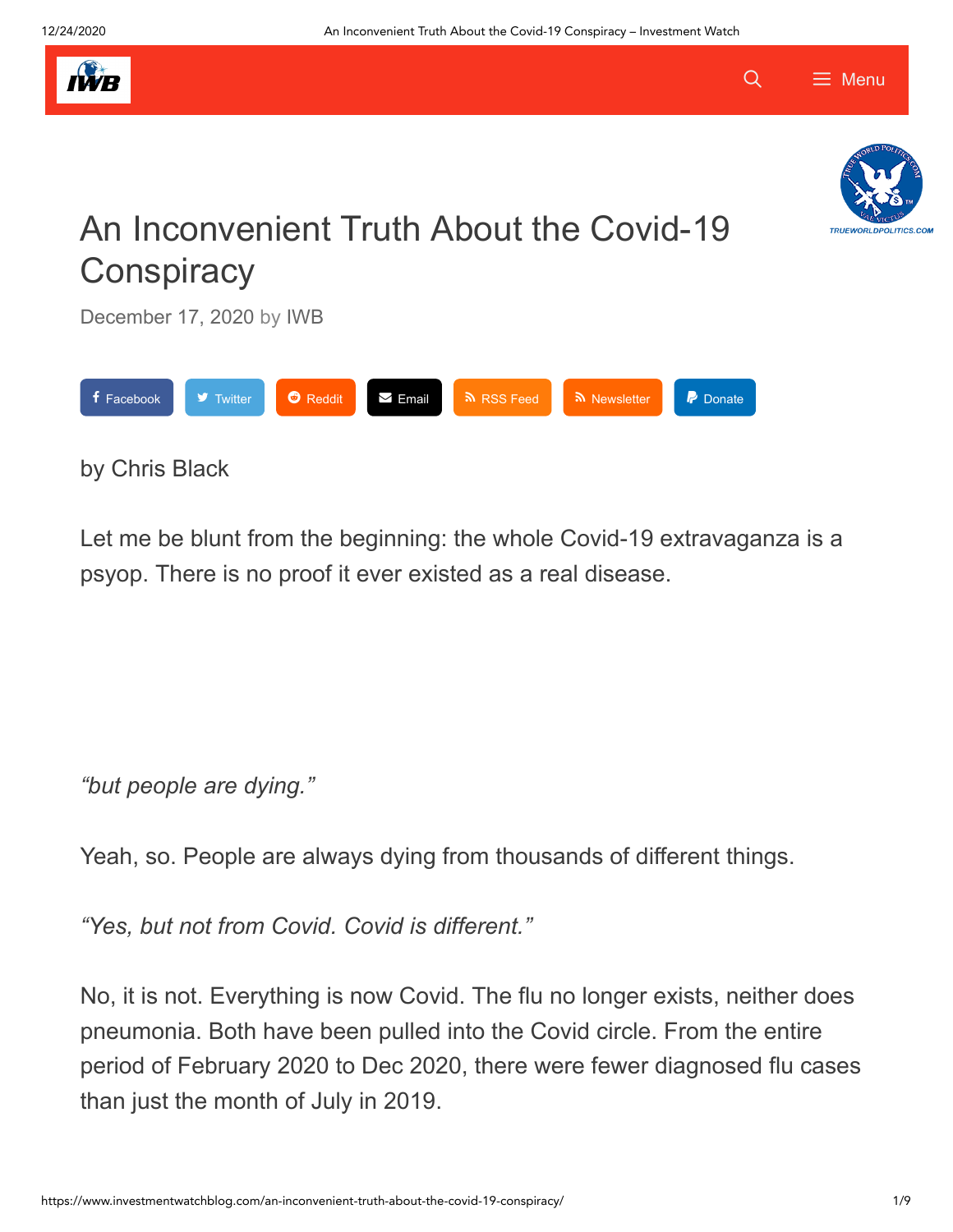How is this possible?

*"No, the hospitals are overwhelmed."*

85-95% capacity is normal. It always has been. In 2017 hospitals in NYC built tents for flu patients.

*"People test positive for Covid."*

No they don't. People test positive for a tiny portion of a genetic sequence. One that isn't unique to the supposed virus and is actually found over 1000 times in the complete human genome. The PCR test is not to be used for diagnostic purposes and has a false positive rate higher than 95% when run above 35 cycles.

*"Yeah, well my cousin tested positive and got sick."*

So. The number of other conditions that present with Covid symptoms number in the thousands. Strep, bronchitis, pneumonia, rhinitis, common colds, flu, legionnaires, bacterial infections, whooping cough, and tuberculosis to name a few.

*"People get vaccinated for those."*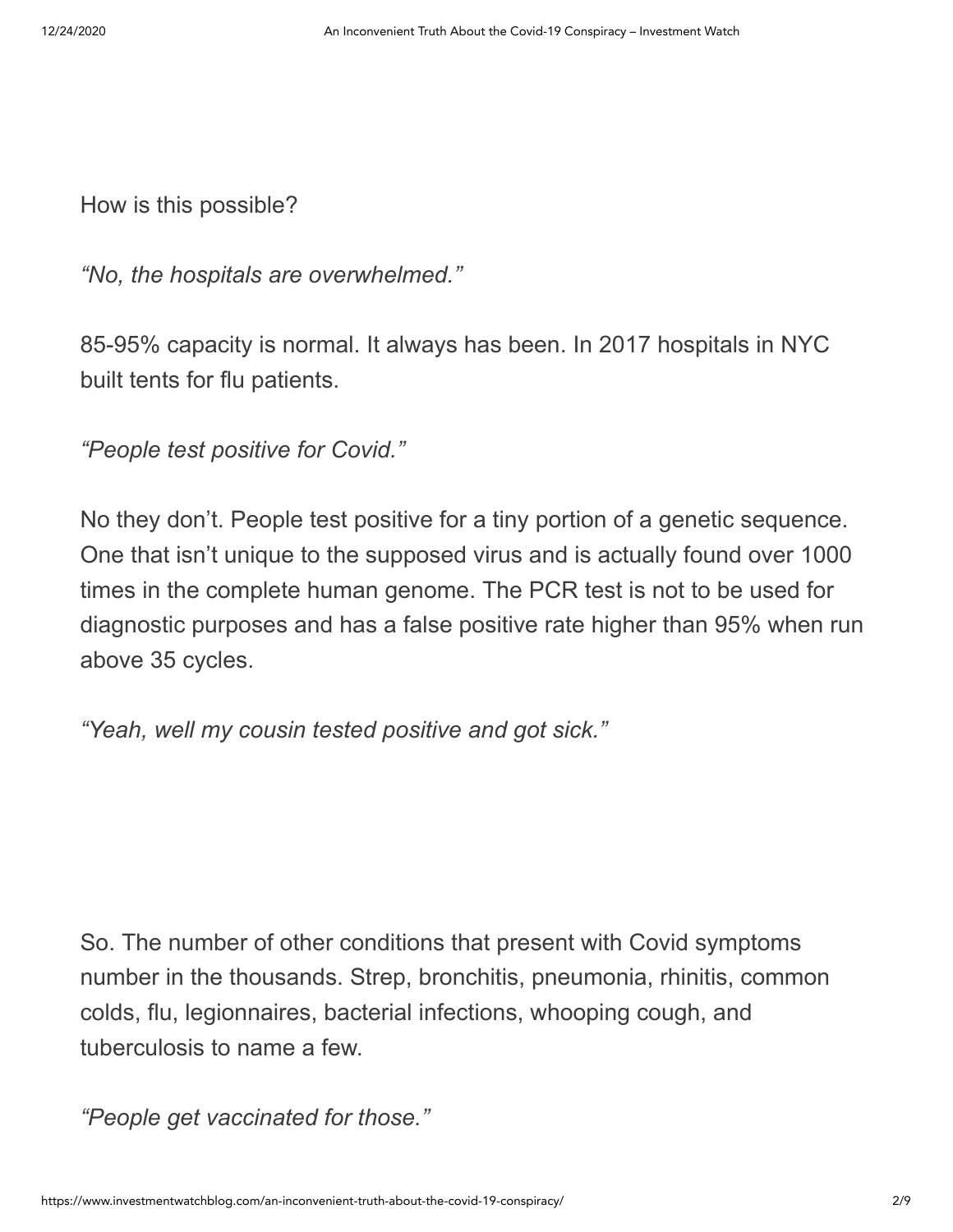Actually, no. The flu vaccine is at best 20% effective and in reality, zero. People think that the USA vaccinates for TB, but we don't and haven't for decades.

*"I don't care what you say. 260k people died from Covid."*

Not according to the CDC and Johns Hopkins own data. When you die from cancer, but tested positive for Covid, they say you died with Covid. Read the fine print. When Johns Hopkins looked into the Covid deaths, they found that nearly every single one was a death that would have occurred regardless of Covid.

*"It came from China."*

### **READ [Gov. Cuomo Demands Immediate Covid Relief From Trump](https://www.investmentwatchblog.com/gov-cuomo-demands-immediate-covid-relief-from-trump/)**

Sorry, no evidence of that. Why isn't China locked down still if it came from there? Patient Zero in Seattle went to the hospital to get tested for Covid, because he just got back from Wuhan. He had no symptoms, but tested positive. Probably because they ran his test until it showed positive. A week after he visited the hospital, he started to get sick. He actually caught hospital acquired pneumonia (nosocomial infection). It was diagnosed and he was given steroids and antibiotics, and got better.

Instead of being recorded as pneumonia, the media and the hospital later decided he didn't have pneumonia, but that he actually was sick with Covid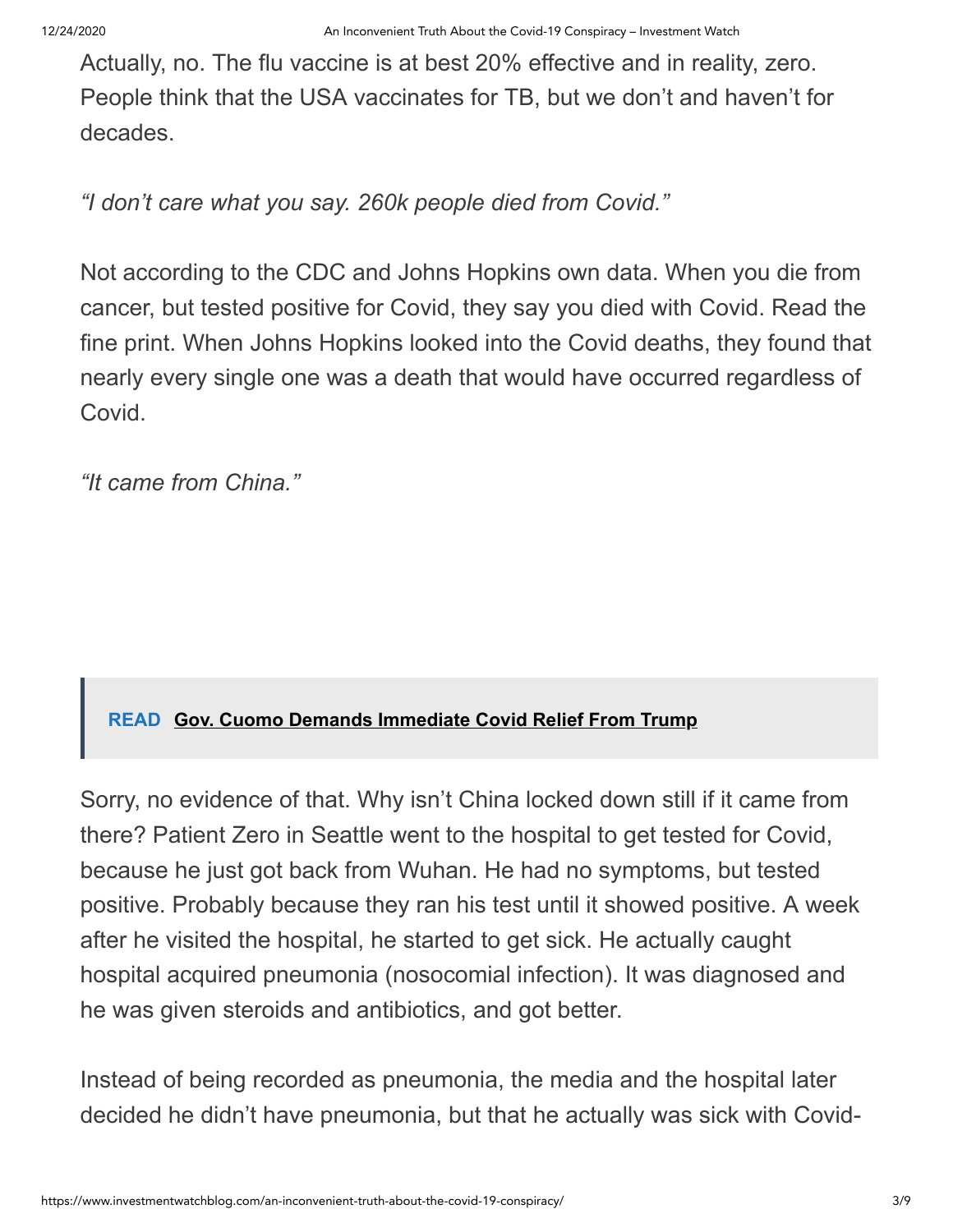19. This case was used to create the claim of 14-28-day incubation and pneumonia like symptoms. The entire thing was fake.

If you die from the flu, Medicare pays around \$2000. If you die from Covid, the government pays \$18k and \$45k if they put you on oxygen for five minutes.

Adding Covid to the death certificate of someone who had a heart attack and arrived DOA is easy money, without having to do anything.

If the financial incentive to record every death as Covid was removed, reported deaths would plummet.

Sorry, but until you prove that SARS-CoV-2 exists, none of the BS stories told over the last year can be accepted as truth. There is no proof of the virus. Only scary stories to keep you afraid. When asked to provide proof, the officials say proof isn't needed. When you show proof that they are full of shit, they deny your proof exists. Just like election fraud.

## **READ [529 plans and saving for education: Here is what you need about investing](https://www.investmentwatchblog.com/529-plans-and-saving-for-education-here-is-what-you-need-about-investing-in-a-529-plan/) in a 529 plan**

Finally, let me tell you a cool story: Back in 1919 two separate experiments were done in San Francisco and Boston. 700 volunteers were purposely infected with influenza, by spraying cultured virus directly in their noses, with a load level several hundred times higher than possible from natural occurrence.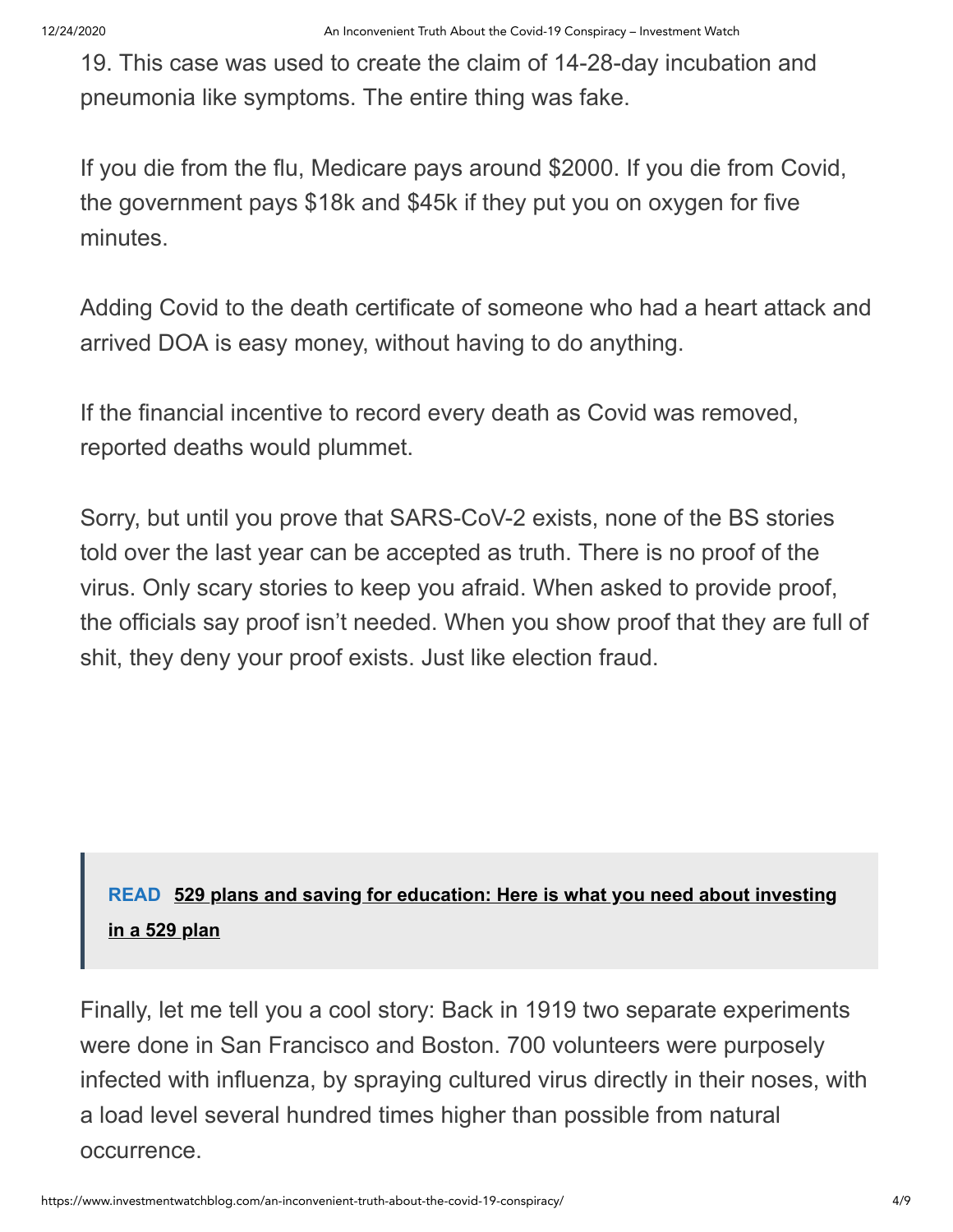Here's the kicker: not one of the volunteers got sick.

This astounded the researchers. They even took samples from someone dying of influenza, and tried to infect people with it. They repeated the experiment again. Still, not a single volunteer came down with a single symptom.

Rather than go with the obvious conclusion, that influenza can't be spread by taking cultures and spreading them, they chose to claim that all the volunteers must have had some type of immunity.

PS: watch the videos and read carefully the article below, there's a TON of data in there.

[COVID19 – Evidence Of Global Fraud](https://off-guardian.org/2020/11/17/covid19-evidence-of-global-fraud/)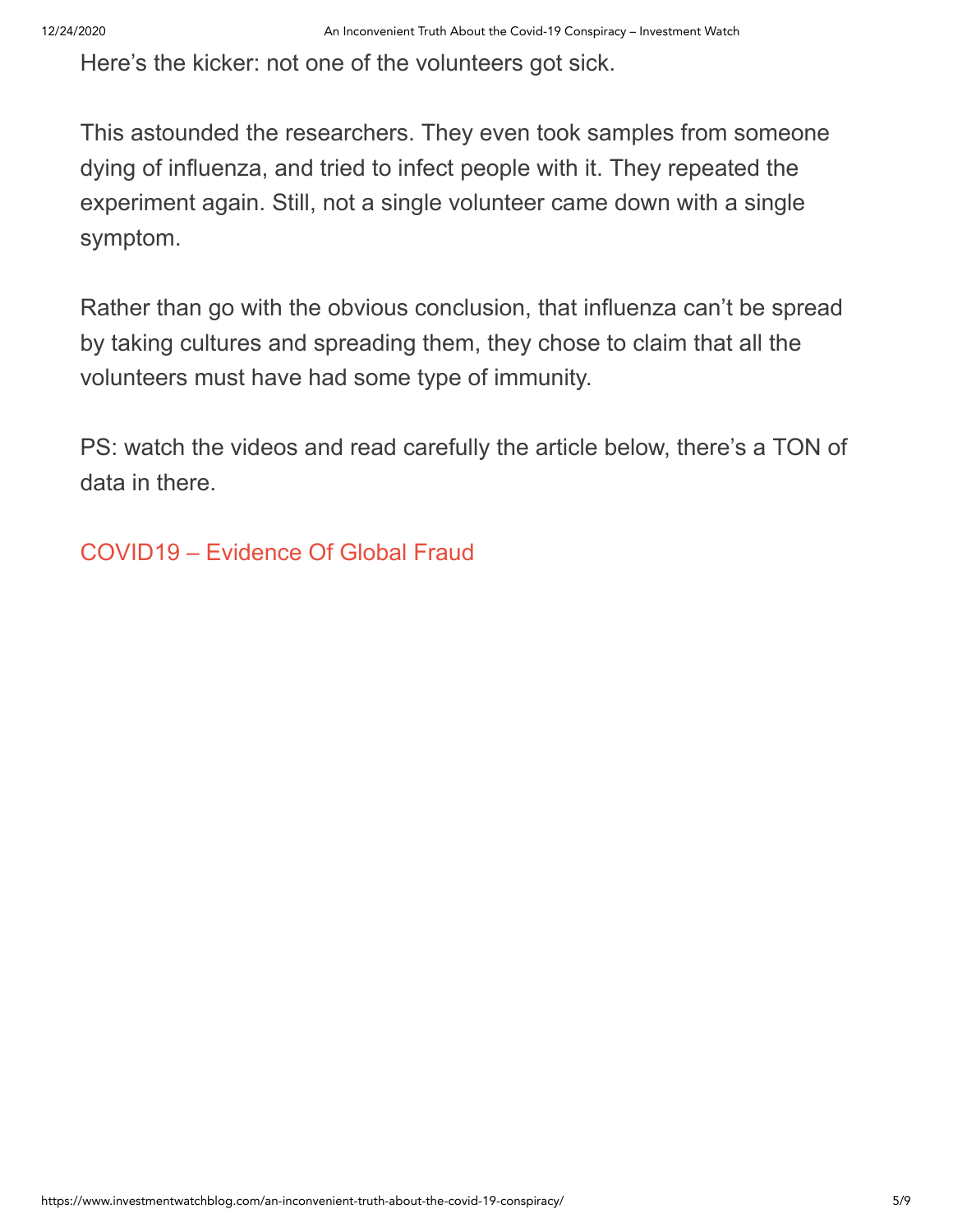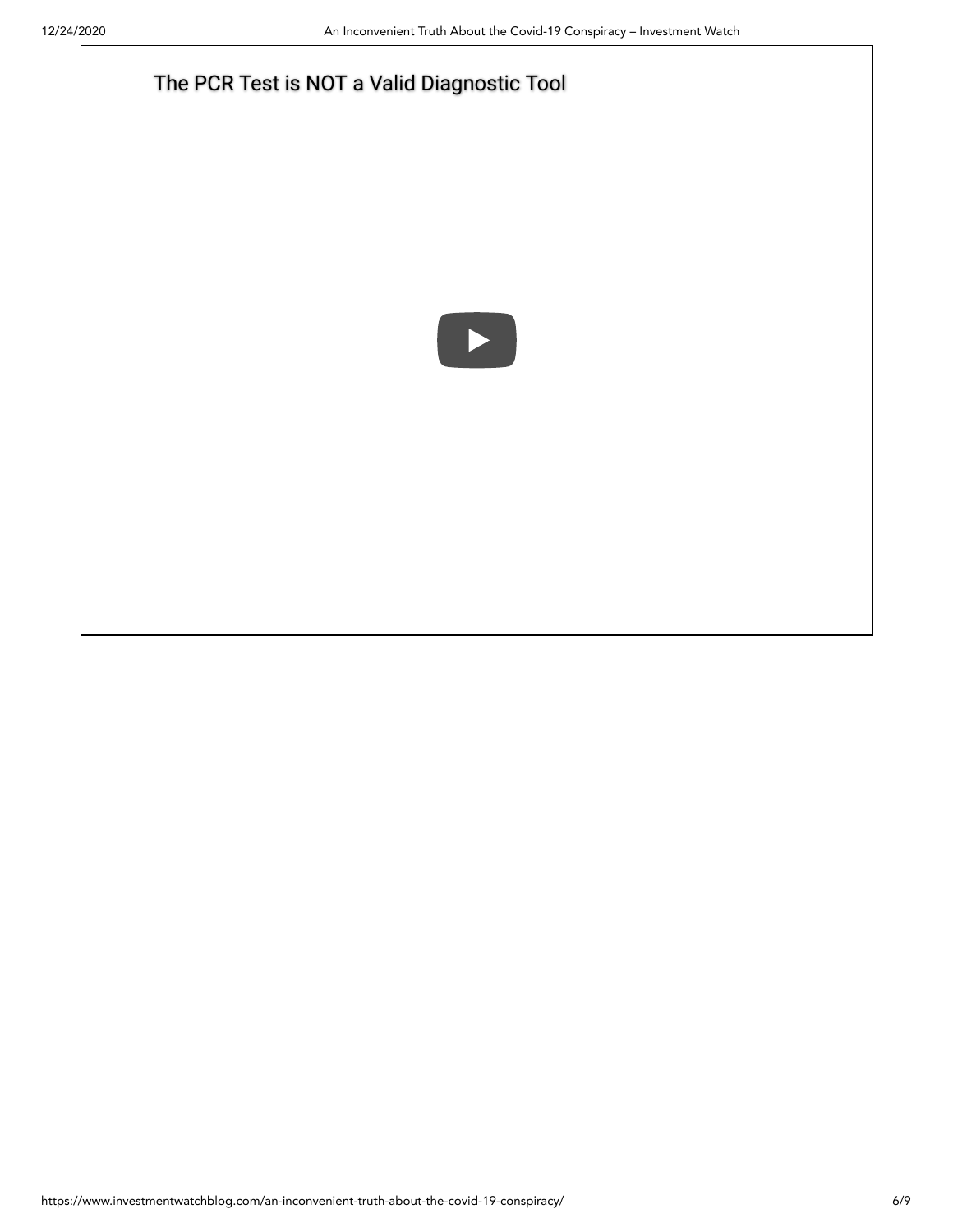